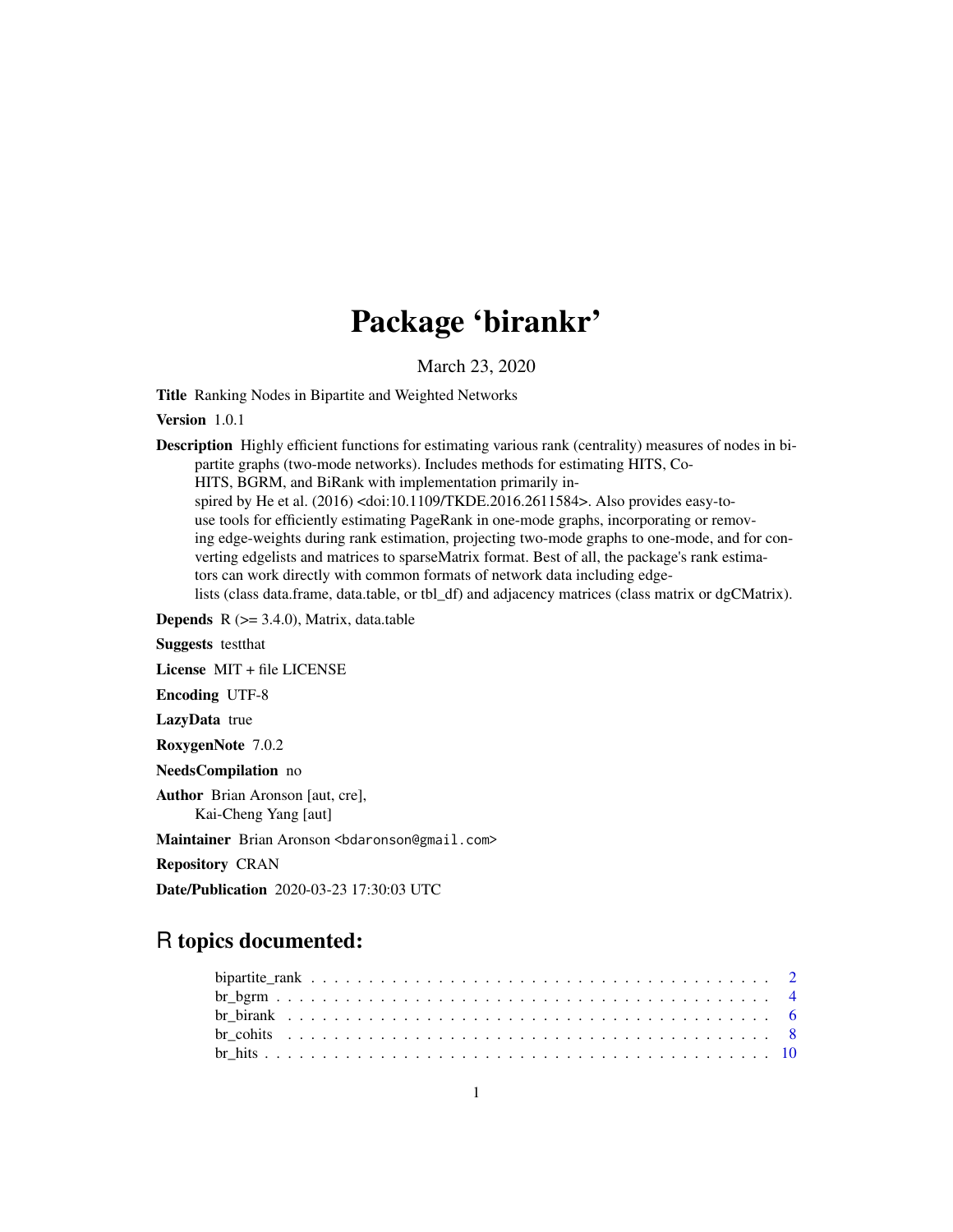<span id="page-1-0"></span>

| Index |  |
|-------|--|
|       |  |
|       |  |
|       |  |
|       |  |
|       |  |

bipartite\_rank *Bipartite Ranks*

# **Description**

Estimate bipartite ranks (centrality scores) of nodes from an edge list or adjacency matrix. Functions as a wrapper for estimating rank based on a number of normalizers (algorithms) including HITS, CoHITS, BGRM, and BiRank. Returns a vector of ranks or (optionally) a list containing a vector for each mode. If the provided data is an edge list, this function returns ranks ordered by the unique values in the supplied edge list.

# Usage

```
bipartite_rank(
  data,
  sender_name = NULL,
  receiver_name = NULL,
  weight_name = NULL,
  rm_weights = FALSE,
  duplicates = c("add", "remove"),
  normalizer = c("HITS", "CoHITS", "BGRM", "BiRank"),
  return_mode = c("rows", "columns", "both"),
  return_data_frame = TRUE,
  alpha = 0.85,
  beta = 0.85,
  max\_iter = 200,
  tol = 1e-04,verbose = FALSE
)
```

| data          | Data to use for estimating rank. Must contain bipartite graph data, either for-<br>matted as an edge list (class data.frame, data.table, or tibble (tbl_df)) or as an<br>adjacency matrix (class matrix or dgCMatrix). |
|---------------|------------------------------------------------------------------------------------------------------------------------------------------------------------------------------------------------------------------------|
| sender name   | Name of sender column. Parameter ignored if data is an adjacency matrix. De-<br>faults to first column of edge list.                                                                                                   |
| receiver_name | Name of sender column. Parameter ignored if data is an adjacency matrix. De-<br>faults to the second column of edge list.                                                                                              |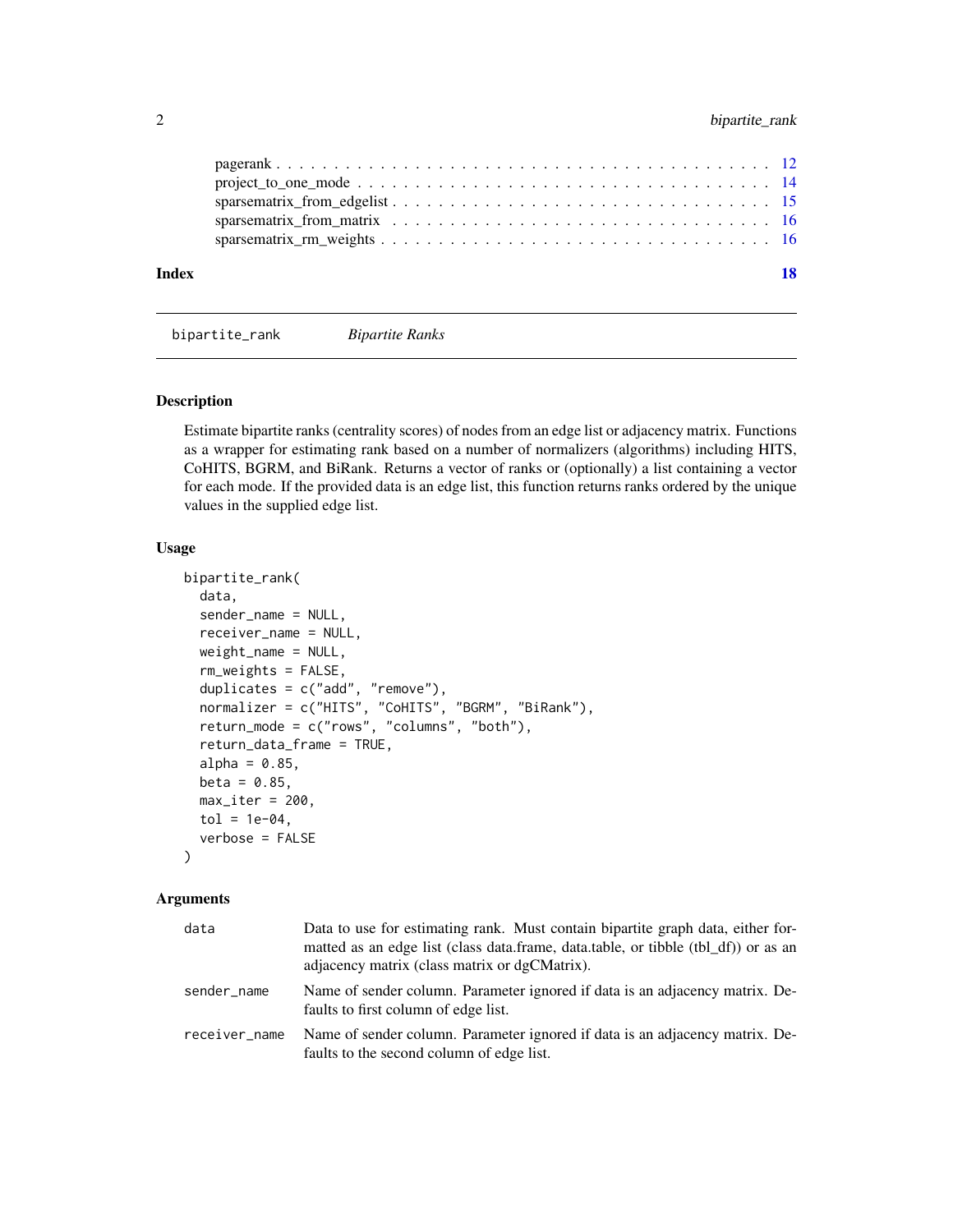| weight_name            | Name of edge weights. Parameter ignored if data is an adjacency matrix. De-<br>faults to edge weights $= 1$ .                                                                                                                                                                                                                              |
|------------------------|--------------------------------------------------------------------------------------------------------------------------------------------------------------------------------------------------------------------------------------------------------------------------------------------------------------------------------------------|
| rm_weights             | Removes edge weights from graph object before estimating rank. Parameter<br>ignored if data is an edge list. Defaults to FALSE.                                                                                                                                                                                                            |
| duplicates             | How to treat duplicate edges if any in data. Parameter ignored if data is an<br>adjacency matrix. If option "add" is selected, duplicated edges and correspond-<br>ing edge weights are collapsed via addition. Otherwise, duplicated edges are<br>removed and only the first instance of a duplicated edge is used. Defaults to<br>"add". |
| normalizer             | Normalizer (algorithm) used for estimating node ranks (centrality scores). Op-<br>tions include HITS, CoHITS, BGRM, and BiRank. Defaults to HITS.                                                                                                                                                                                          |
| return_mode            | Mode for which to return ranks. Defaults to "rows" (the first column of an edge<br>list).                                                                                                                                                                                                                                                  |
| return_data_frame      |                                                                                                                                                                                                                                                                                                                                            |
|                        | Return results as a data frame with node names in the first column and ranks in<br>the second column. If set to FALSE, the function just returns a named vector of<br>ranks. Defaults to TRUE.                                                                                                                                             |
| alpha                  | Dampening factor for first mode of data. Defaults to 0.85.                                                                                                                                                                                                                                                                                 |
| beta                   | Dampening factor for second mode of data. Defaults to 0.85.                                                                                                                                                                                                                                                                                |
| $max$ <sub>Liter</sub> | Maximum number of iterations to run before model fails to converge. Defaults<br>to 200.                                                                                                                                                                                                                                                    |
| tol                    | Maximum tolerance of model convergence. Defaults to 1.0e-4.                                                                                                                                                                                                                                                                                |
| verbose                | Show the progress of this function. Defaults to FALSE.                                                                                                                                                                                                                                                                                     |

#### Details

For information about the different normalizers available in this function, see the descriptions for the HITS, CoHITS, BGRM, and BiRank functions. However, below outlines the key differences between the normalizers, with  $K_d$  and  $K_p$  representing diagonal matrices with generalized degrees (sum of the edge weights) on the diagonal (e.g.  $(K_d)_{ii} = \sum_j w_{ij}$  and  $(K_p)_{jj} = \sum_i w_{ij}$ ).

| <b>Transition matrix</b> | $S_n$                                              | $S_d$                       |
|--------------------------|----------------------------------------------------|-----------------------------|
| <b>HITS</b>              | $W^T$                                              | W                           |
| Co-HITS                  | $W^T K_d^{-1}$                                     | $WK_n^{-1}$                 |
| <b>BGRM</b>              | $K_p^{-1}W^TK_d^{-1}$<br>$K_p^{-1/2}W^TK_d^{-1/2}$ | $K_d^{-1} W K_p^{-1}$       |
| BiRank                   |                                                    | $K_d^{-1/2}W_{H_p}^{P-1/2}$ |

# Value

A dataframe containing each node name and node rank. If return\_data\_frame changed to FALSE or input data is classed as an adjacency matrix, returns a vector of node ranks. Does not return node ranks for isolates.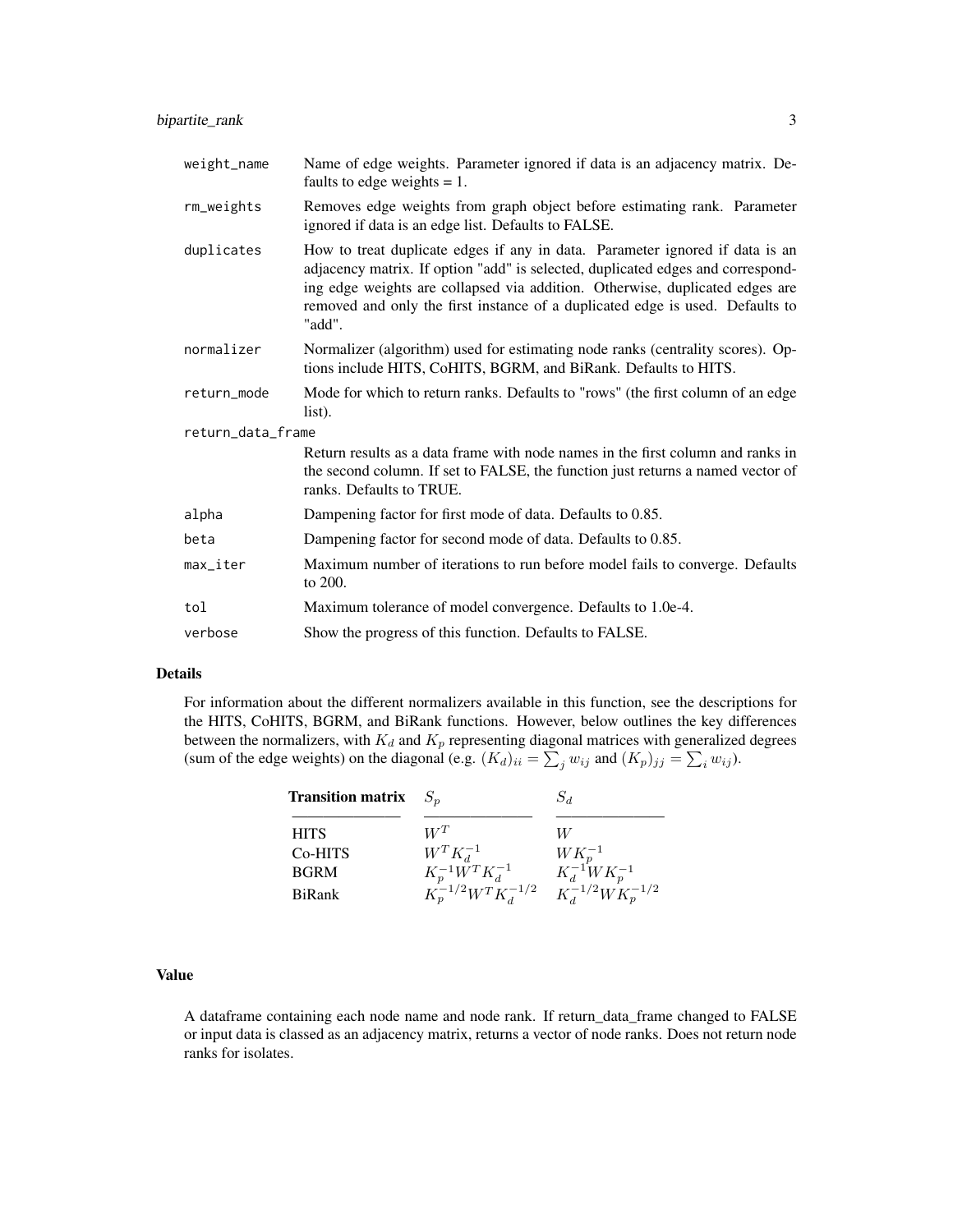# Examples

```
#create edge list between patients and providers
   df <- data.table(
      patient_id = sample(x = 1:10000, size = 10000, replace = TRUE),
      provider_id = sample(x = 1:5000, size = 10000, replace = TRUE)
   \lambda#estimate CoHITS ranks
   CoHITS <- bipartite_rank(data = df, normalizer = "CoHITS")
```
br\_bgrm *BGRM Ranks*

#### Description

Estimate BGRM ranks of nodes from an edge list or adjacency matrix. Returns a vector of ranks or (optionally) a list containing a vector for each mode. If the provided data is an edge list, this function returns ranks ordered by the unique values in the selected mode.

# Usage

```
br_bgrm(
  data,
  sender_name = NULL,
  receiver_name = NULL,
 weight_name = NULL,
  rm_weights = FALSE,
  duplicates = c("add", "remove"),
  return_mode = c("rows", "columns", "both"),
  return_data_frame = TRUE,
  alpha = 0.85,
 beta = 0.85,
 max\_iter = 200,
 tol = 1e-04,verbose = FALSE
)
```

| data          | Data to use for estimating BGRM. Must contain bipartite graph data, either for-<br>matted as an edge list (class data.frame, data.table, or tibble (tbl_df)) or as an<br>adjacency matrix (class matrix or dgCMatrix). |
|---------------|------------------------------------------------------------------------------------------------------------------------------------------------------------------------------------------------------------------------|
| sender name   | Name of sender column. Parameter ignored if data is an adjacency matrix. De-<br>faults to first column of edge list.                                                                                                   |
| receiver_name | Name of sender column. Parameter ignored if data is an adjacency matrix. De-<br>faults to the second column of edge list.                                                                                              |

<span id="page-3-0"></span>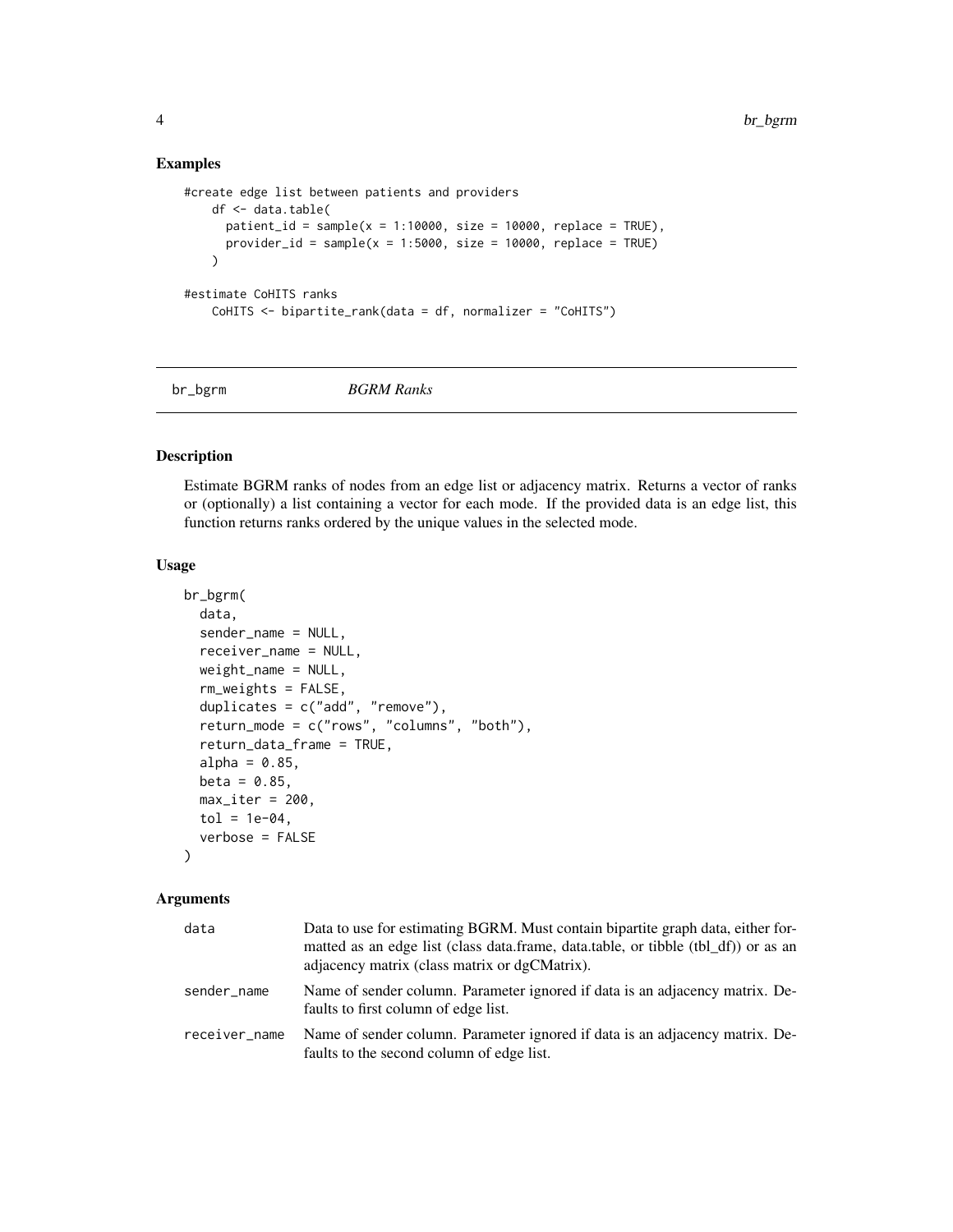#### br\_bgrm 5

| weight_name       | Name of edge weights. Parameter ignored if data is an adjacency matrix. De-<br>faults to edge weights $= 1$ .                                                                                                                                                                                                                              |
|-------------------|--------------------------------------------------------------------------------------------------------------------------------------------------------------------------------------------------------------------------------------------------------------------------------------------------------------------------------------------|
| rm_weights        | Removes edge weights from graph object before estimating BGRM. Parameter<br>ignored if data is an edge list. Defaults to FALSE.                                                                                                                                                                                                            |
| duplicates        | How to treat duplicate edges if any in data. Parameter ignored if data is an<br>adjacency matrix. If option "add" is selected, duplicated edges and correspond-<br>ing edge weights are collapsed via addition. Otherwise, duplicated edges are<br>removed and only the first instance of a duplicated edge is used. Defaults to<br>"add". |
| return_mode       | Mode for which to return BGRM ranks. Defaults to "rows" (the first column of<br>an edge list).                                                                                                                                                                                                                                             |
| return_data_frame |                                                                                                                                                                                                                                                                                                                                            |
|                   | Return results as a data frame with node names in the first column and ranks in<br>the second column. If set to FALSE, the function just returns a named vector of<br>ranks. Defaults to TRUE.                                                                                                                                             |
| alpha             | Dampening factor for first mode of data. Defaults to 0.85.                                                                                                                                                                                                                                                                                 |
| beta              | Dampening factor for second mode of data. Defaults to 0.85.                                                                                                                                                                                                                                                                                |
| max_iter          | Maximum number of iterations to run before model fails to converge. Defaults<br>to 200.                                                                                                                                                                                                                                                    |
| tol               | Maximum tolerance of model convergence. Defaults to 1.0e-4.                                                                                                                                                                                                                                                                                |
| verbose           | Show the progress of this function. Defaults to FALSE.                                                                                                                                                                                                                                                                                     |

#### Details

Created by Rui et. al (2007) doi: [10.1145/1291233.1291378,](https://doi.org/10.1145/1291233.1291378) BGRM (Bipartite Graph Reinforcement Model) was developed explicitly for use in bipartite graphs. Like every bipartite ranking algorithm in this package, BGRM simultaneously estimates ranks across each mode of the input data. BGRM primarily differs from CoHITS and HITS by symmetrically normalizing the transition matrix, both by the out-degree of the source node and the indegree of the target node.

#### Value

A dataframe containing each node name and node rank. If return\_data\_frame changed to FALSE or input data is classed as an adjacency matrix, returns a vector of node ranks. Does not return node ranks for isolates.

# References

Xiaoguang Rui, Mingjing Li, Zhiwei Li, Wei-Ying Ma, and Nenghai Yu. "Bipartite graph reinforcement model for web image annotation". In *Proceedings of the 15th ACM International Conference on Multimedia*, MM '07, pages 585-594, New York, NY, USA, 2007. ACM.

```
#create edge list between patients and providers
   df <- data.table(
     patient_id = sample(x = 1:10000, size = 10000, replace = TRUE),
```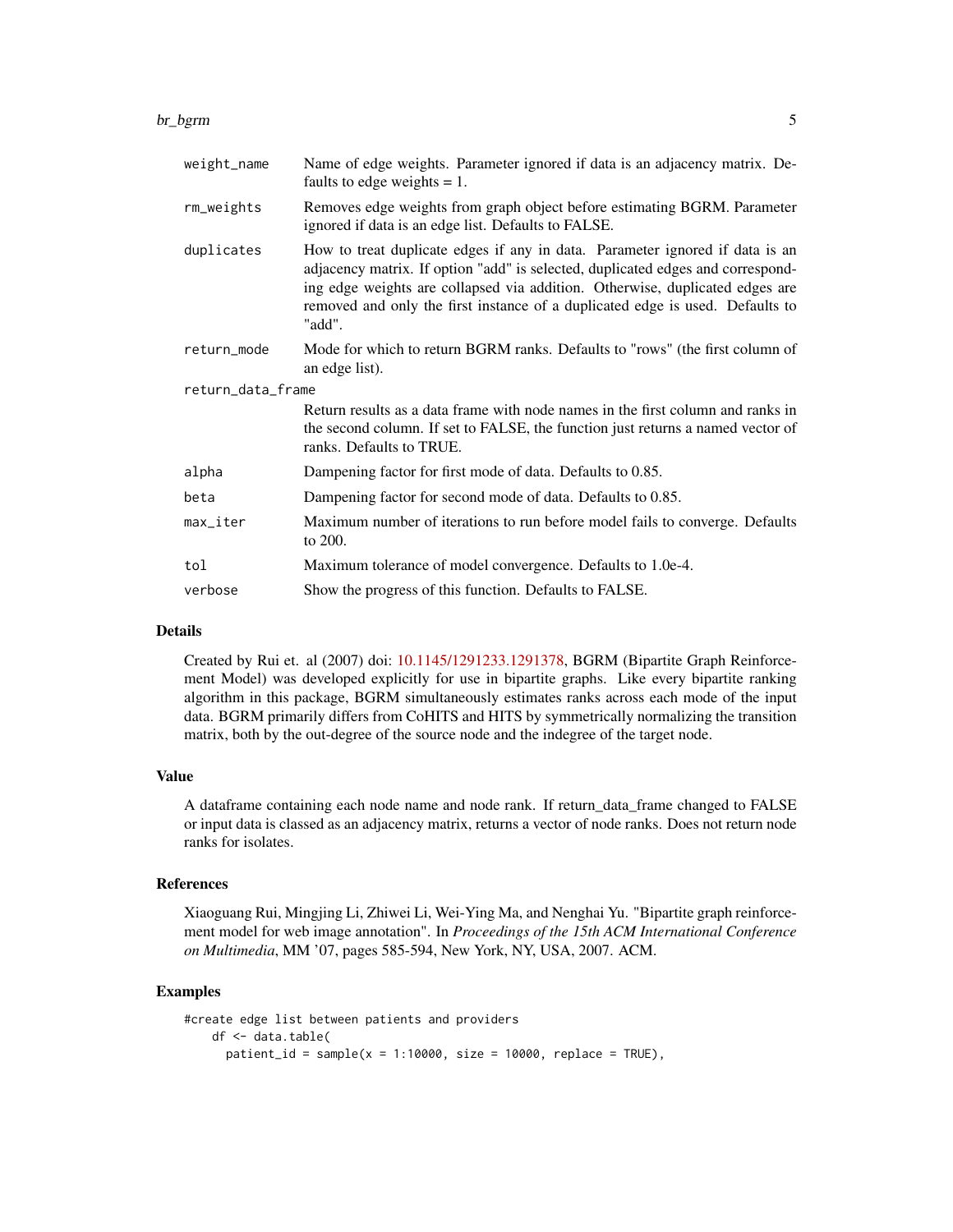```
provider_id = sample(x = 1:5000, size = 10000, replace = TRUE)
   )
#estimate BGRM ranks
   BGRM <- br_bgrm(data = df)
```

```
br_birank BiRanks
```
# Description

Estimate BiRanks of nodes from an edge list or adjacency matrix. Returns a vector of ranks or (optionally) a list containing a vector for each mode. If the provided data is an edge list, this function returns ranks ordered by the unique values in the selected mode.

# Usage

```
br_birank(
  data,
  sender_name = NULL,
  receiver_name = NULL,
  weight_name = NULL,
  rm_weights = FALSE,
  duplicates = c("add", "remove"),
  return_mode = c("rows", "columns", "both"),
  return_data_frame = TRUE,
  alpha = 0.85,
  beta = 0.85,
 max\_iter = 200,
  tol = 1e-04,verbose = FALSE
)
```

| data          | Data to use for estimating BiRank. Must contain bipartite graph data, either<br>formatted as an edge list (class data.frame, data.table, or tibble (tbl_df)) or as an<br>adjacency matrix (class matrix or dgCMatrix). |
|---------------|------------------------------------------------------------------------------------------------------------------------------------------------------------------------------------------------------------------------|
| sender_name   | Name of sender column. Parameter ignored if data is an adjacency matrix. De-<br>faults to first column of edge list.                                                                                                   |
| receiver_name | Name of sender column. Parameter ignored if data is an adjacency matrix. De-<br>faults to the second column of edge list.                                                                                              |
| weight_name   | Name of edge weights. Parameter ignored if data is an adjacency matrix. De-<br>faults to edge weights $= 1$ .                                                                                                          |
| rm_weights    | Removes edge weights from graph object before estimating BiRank. Parameter<br>ignored if data is an edge list. Defaults to FALSE.                                                                                      |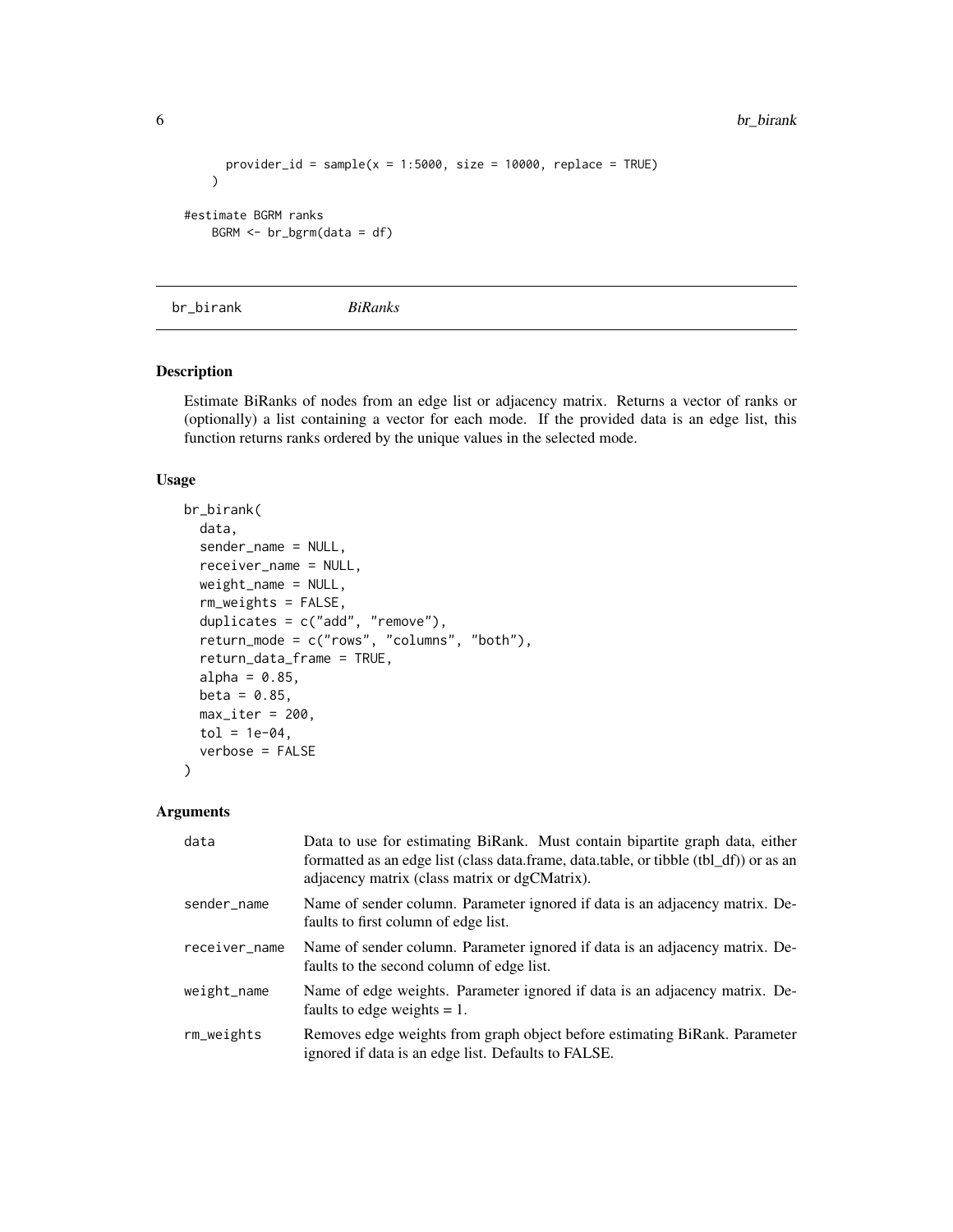#### br\_birank 7

| duplicates             | How to treat duplicate edges if any in data. Parameter ignored if data is an<br>adjacency matrix. If option "add" is selected, duplicated edges and correspond-<br>ing edge weights are collapsed via addition. Otherwise, duplicated edges are<br>removed and only the first instance of a duplicated edge is used. Defaults to<br>"add". |
|------------------------|--------------------------------------------------------------------------------------------------------------------------------------------------------------------------------------------------------------------------------------------------------------------------------------------------------------------------------------------|
| return_mode            | Mode for which to return BiRank ranks. Defaults to "rows" (the first column of<br>an edge list).                                                                                                                                                                                                                                           |
| return_data_frame      |                                                                                                                                                                                                                                                                                                                                            |
|                        | Return results as a data frame with node names in first column and ranks in the<br>second column. If set to FALSE, the function just returns a named vector of<br>ranks. Defaults to TRUE.                                                                                                                                                 |
| alpha                  | Dampening factor for first mode of data. Defaults to 0.85.                                                                                                                                                                                                                                                                                 |
| beta                   | Dampening factor for second mode of data. Defaults to 0.85.                                                                                                                                                                                                                                                                                |
| $max$ <sub>Liter</sub> | Maximum number of iterations to run before model fails to converge. Defaults<br>to 200.                                                                                                                                                                                                                                                    |
| tol                    | Maximum tolerance of model convergence. Defaults to 1.0e-4.                                                                                                                                                                                                                                                                                |
| verbose                | Show the progress of this function. Defaults to FALSE.                                                                                                                                                                                                                                                                                     |

# Details

Created by He et al. (2017) doi: [10.1109/TKDE.2016.2611584,](https://doi.org/10.1109/TKDE.2016.2611584) BiRank is a highly generalizable algorithm that was developed explicitly for use in bipartite graphs. In fact, He et al.'s implementation of BiRank forms the basis of this package's implementation of all other bipartite ranking algorithms. Like every other bipartite ranking algorithm, BiRank simultaneously estimates ranks across each mode of the input data. BiRank's implementation is also highly similar to BGRM in that it symmetrically normalizes the transition matrix. BiRank differs from BGRM only in that it normalizes the transition matrix by the square-root outdegree of the source node and the square-root indegree of the target node.

# Value

A dataframe containing each node name and node rank. If return\_data\_frame changed to FALSE or input data is classed as an adjacency matrix, returns a vector of node ranks. Does not return node ranks for isolates.

#### References

Xiangnan He, Ming Gao, Min-Yen Kan, and Dingxian Wang. "Birank: Towards ranking on bipartite graphs". *IEEE Transactions on Knowledge and Data Engineering*, 29(1):57-71, 2016

```
#create edge list between patients and providers
   df <- data.table(
     patient_id = sample(x = 1:10000, size = 10000, replace = TRUE),
     provider_id = sample(x = 1:5000, size = 10000, replace = TRUE)
   \lambda
```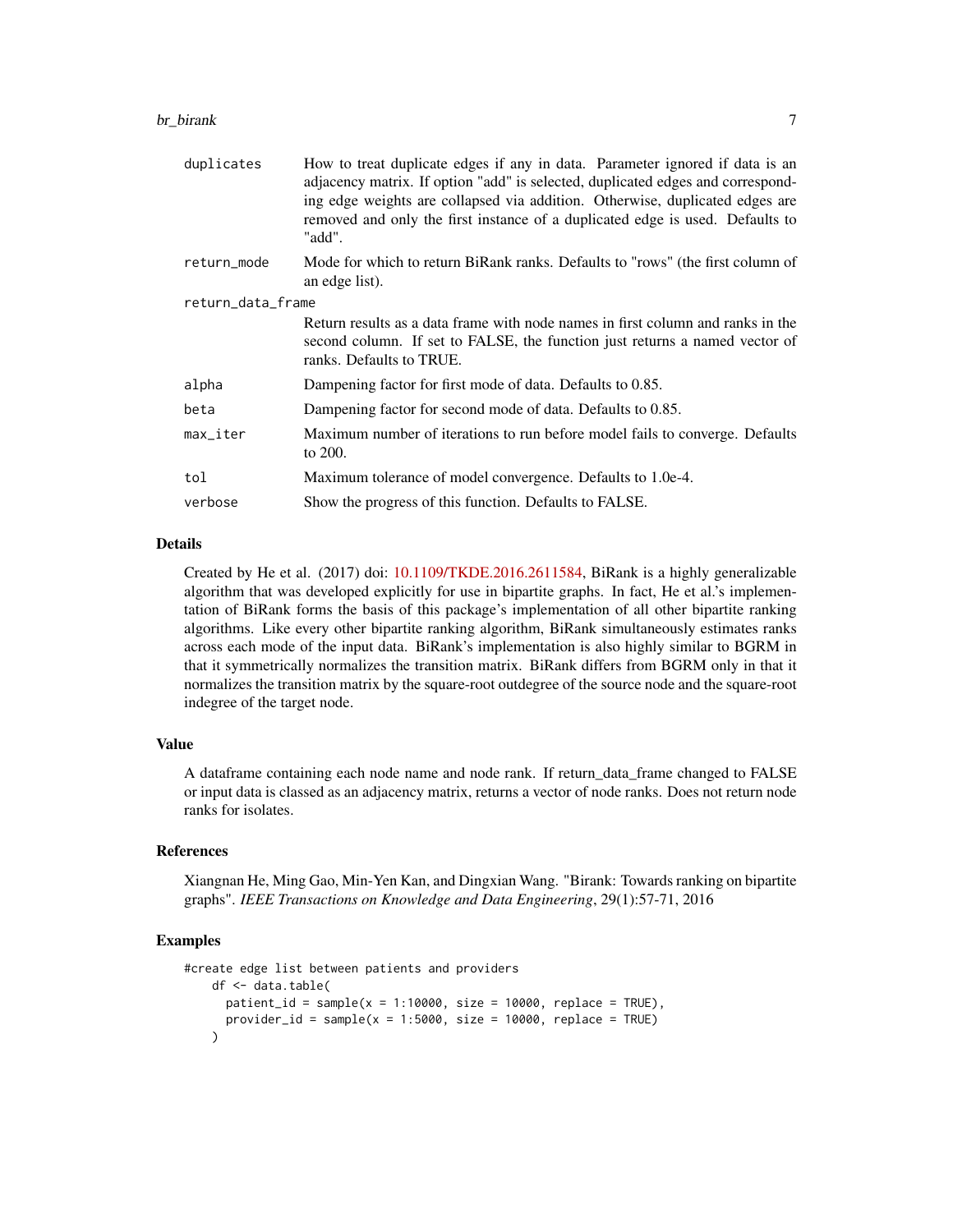```
#estimate BiRank ranks
   BiRank <- br_birank(data = df)
```
# br\_cohits *CoHITS Ranks*

# Description

Estimate CoHITS ranks of nodes from an edge list or adjacency matrix. Returns a vector of ranks or (optionally) a list containing a vector for each mode. If the provided data is an edge list, this function returns ranks ordered by the unique values in the selected mode.

# Usage

```
br_cohits(
  data,
  sender_name = NULL,
  receiver_name = NULL,
  weight_name = NULL,
  rm_weights = FALSE,
  duplicates = c("add", "remove"),
  return_mode = c("rows", "columns", "both"),
  return_data_frame = TRUE,
  alpha = 0.85,
  beta = 0.85,
  max\_iter = 200,
  tol = 1e-04,verbose = FALSE
\lambda
```

| data          | Data to use for estimating CoHITS. Must contain bipartite graph data, either<br>formatted as an edge list (class data.frame, data.table, or tibble (tbl_df)) or as an<br>adjacency matrix (class matrix or dgCMatrix). |
|---------------|------------------------------------------------------------------------------------------------------------------------------------------------------------------------------------------------------------------------|
| sender_name   | Name of sender column. Parameter ignored if data is an adjacency matrix. De-<br>faults to first column of edge list.                                                                                                   |
| receiver_name | Name of sender column. Parameter ignored if data is an adjacency matrix. De-<br>faults to the second column of edge list.                                                                                              |
| weight_name   | Name of edge weights. Parameter ignored if data is an adjacency matrix. De-<br>faults to edge weights $= 1$ .                                                                                                          |
| rm_weights    | Removes edge weights from graph object before estimating CoHITS. Parameter<br>ignored if data is an edge list. Defaults to FALSE.                                                                                      |

<span id="page-7-0"></span>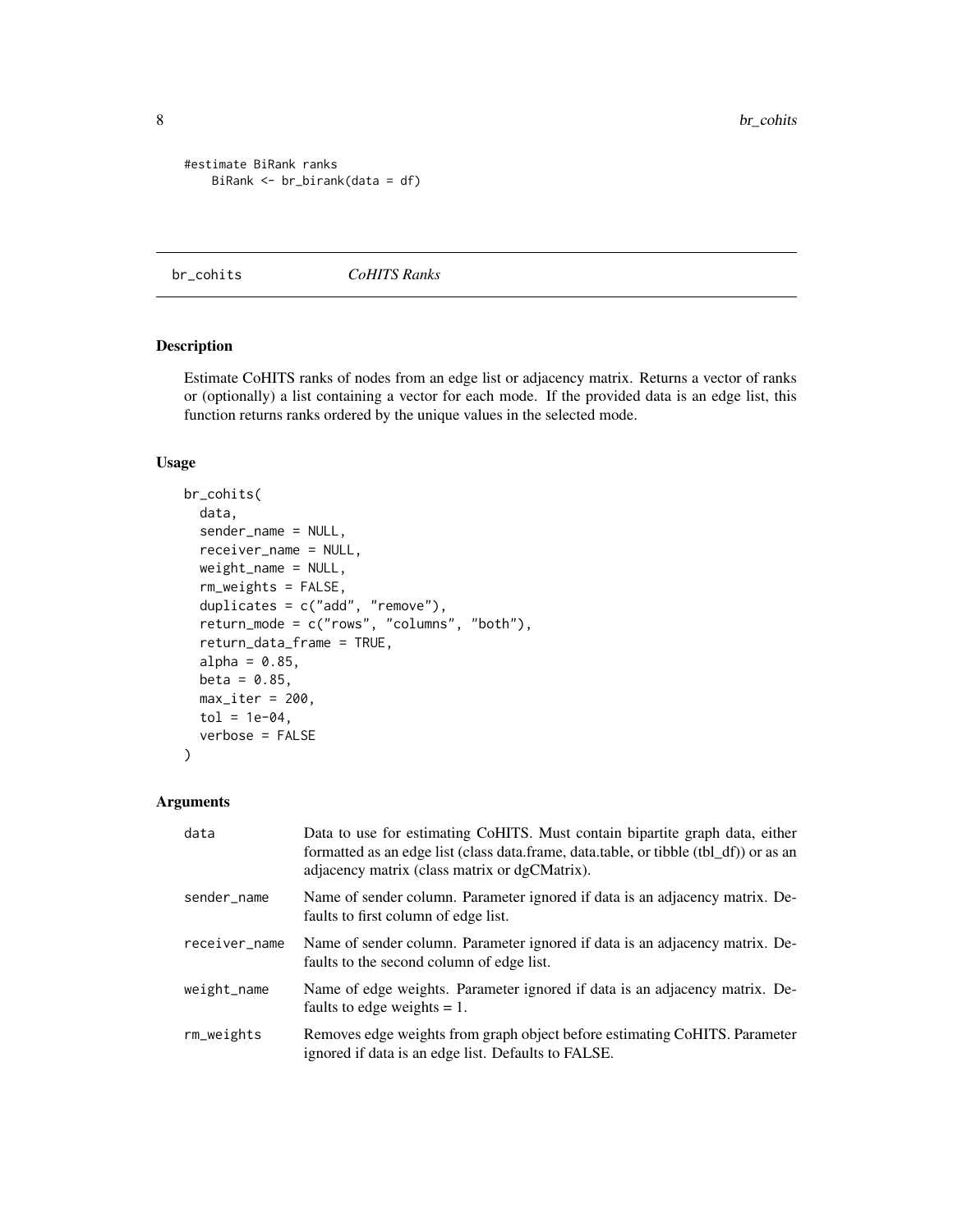#### br\_cohits 9

| duplicates             | How to treat duplicate edges if any in data. Parameter ignored if data is an<br>adjacency matrix. If option "add" is selected, duplicated edges and correspond-<br>ing edge weights are collapsed via addition. Otherwise, duplicated edges are<br>removed and only the first instance of a duplicated edge is used. Defaults to<br>"add". |  |  |  |  |
|------------------------|--------------------------------------------------------------------------------------------------------------------------------------------------------------------------------------------------------------------------------------------------------------------------------------------------------------------------------------------|--|--|--|--|
| return_mode            | Mode for which to return CoHITS ranks. Defaults to "rows" (the first column of<br>an edge list).                                                                                                                                                                                                                                           |  |  |  |  |
| return_data_frame      |                                                                                                                                                                                                                                                                                                                                            |  |  |  |  |
|                        | Return results as a data frame with node names in the first column and ranks in<br>the second column. If set to FALSE, the function just returns a named vector of<br>ranks. Defaults to TRUE.                                                                                                                                             |  |  |  |  |
| alpha                  | Dampening factor for first mode of data. Defaults to 0.85.                                                                                                                                                                                                                                                                                 |  |  |  |  |
| beta                   | Dampening factor for second mode of data. Defaults to 0.85.                                                                                                                                                                                                                                                                                |  |  |  |  |
| $max$ <sub>Liter</sub> | Maximum number of iterations to run before model fails to converge. Defaults<br>to 200.                                                                                                                                                                                                                                                    |  |  |  |  |
| tol                    | Maximum tolerance of model convergence. Defaults to 1.0e-4.                                                                                                                                                                                                                                                                                |  |  |  |  |
| verbose                | Show the progress of this function. Defaults to FALSE.                                                                                                                                                                                                                                                                                     |  |  |  |  |

# Details

Created by Deng, Lyo, and Kind (2009) doi: [10.1145/1557019.1557051,](https://doi.org/10.1145/1557019.1557051) CoHITS was developed explicitly for use in bipartite graphs as a way to better-incorporate content information (the "Co" in CoHITS) in HITS ranks. Like HITS, CoHITS is based on a markov process for simultaneously estimating ranks across each mode of the input data. CoHITS primarily differs from HITS in that it normalizes the transition matrix by the out-degree of the source nodes, leading to an interpretation more similar to that of a random walk.

#### Value

A dataframe containing each node name and node rank. If return\_data\_frame changed to FALSE or input data is classed as an adjacency matrix, returns a vector of node ranks. Does not return node ranks for isolates.

# References

Hongbo Deng, Michael R. Lyu, and Irwin King. "A generalized co-hits algorithm and its application to bipartite graphs". In *Proceedings of the 15th ACM SIGKDD International Conference on Knowledge Discovery and Data Mining*, KDD '09, pages 239-248, New York, NY, USA, 2009. ACM.

```
#create edge list between patients and providers
   df <- data.table(
     patient_id = sample(x = 1:10000, size = 10000, replace = TRUE),
     provider_id = sample(x = 1:5000, size = 10000, replace = TRUE)
   \lambda
```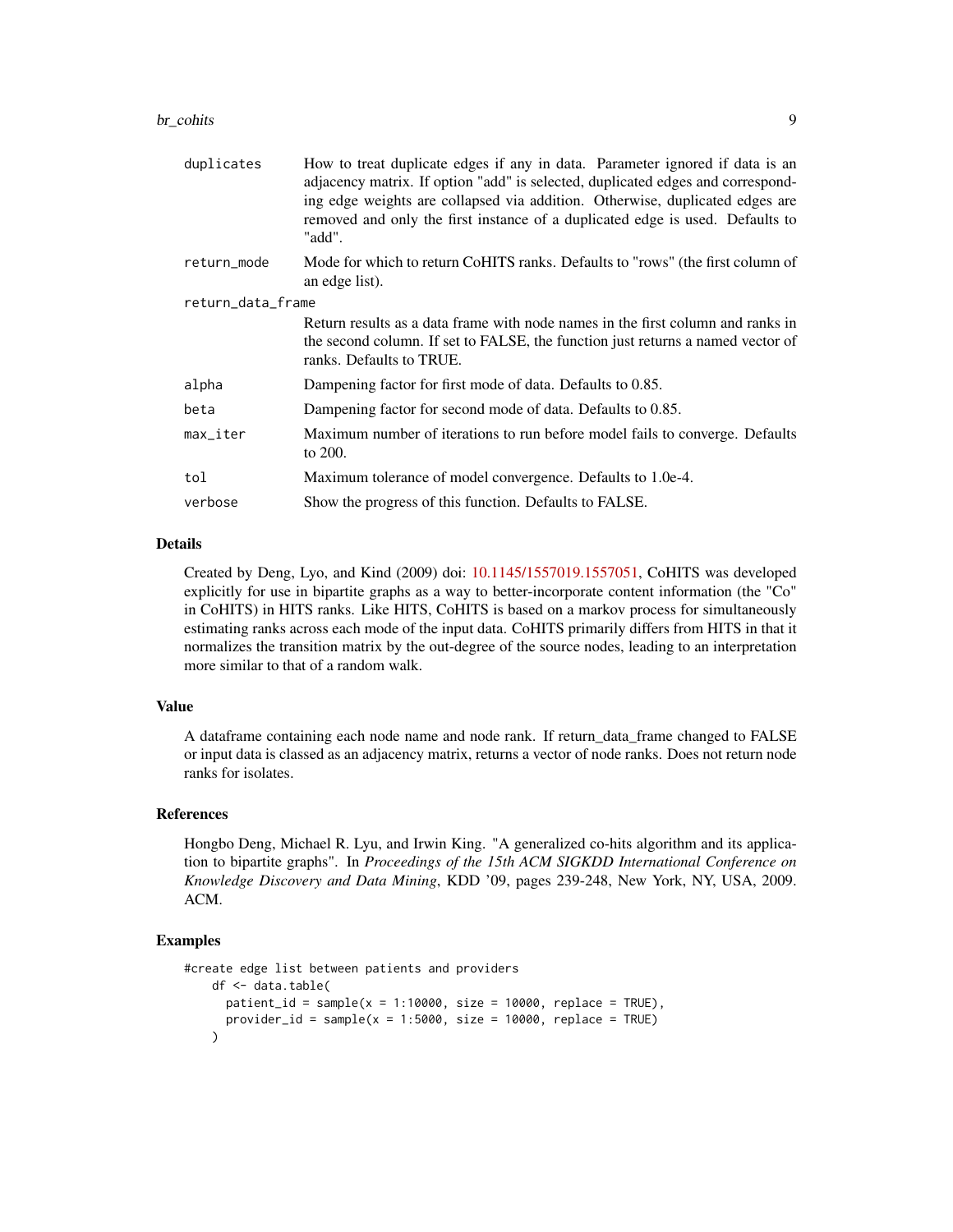10 br\_hits control of the state of the state of the state of the state of the state of the state of the state of the state of the state of the state of the state of the state of the state of the state of the state of the s

```
#estimate CoHITS ranks
   CoHITS <- br_cohits(data = df)
```
br\_hits *HITS Ranks*

# Description

Estimate HITS ranks of nodes from an edge list or adjacency matrix. Returns a vector of ranks or (optionally) a list containing a vector for each mode. If the provided data is an edge list, this function returns ranks ordered by the unique values in the selected mode.

# Usage

```
br_hits(
  data,
  sender_name = NULL,
  receiver_name = NULL,
  weight_name = NULL,
  rm_weights = FALSE,
  duplicates = c("add", "remove"),
  return_mode = c("rows", "columns", "both"),
  return_data_frame = TRUE,
  alpha = 0.85,
  beta = 0.85,
  max\_iter = 200,
  tol = 1e-04,verbose = FALSE
)
```

| data          | Data to use for estimating HITS. Must contain bipartite graph data, either for-<br>matted as an edge list (class data.frame, data.table, or tibble (tbl_df)) or as an<br>adjacency matrix (class matrix or dgCMatrix). |
|---------------|------------------------------------------------------------------------------------------------------------------------------------------------------------------------------------------------------------------------|
| sender_name   | Name of sender column. Parameter ignored if data is an adjacency matrix. De-<br>faults to first column of edge list.                                                                                                   |
| receiver_name | Name of sender column. Parameter ignored if data is an adjacency matrix. De-<br>faults to the second column of edge list.                                                                                              |
| weight_name   | Name of edge weights. Parameter ignored if data is an adjacency matrix. De-<br>faults to edge weights $= 1$ .                                                                                                          |
| rm_weights    | Removes edge weights from graph object before estimating HITS. Parameter<br>ignored if data is an edge list. Defaults to FALSE.                                                                                        |

<span id="page-9-0"></span>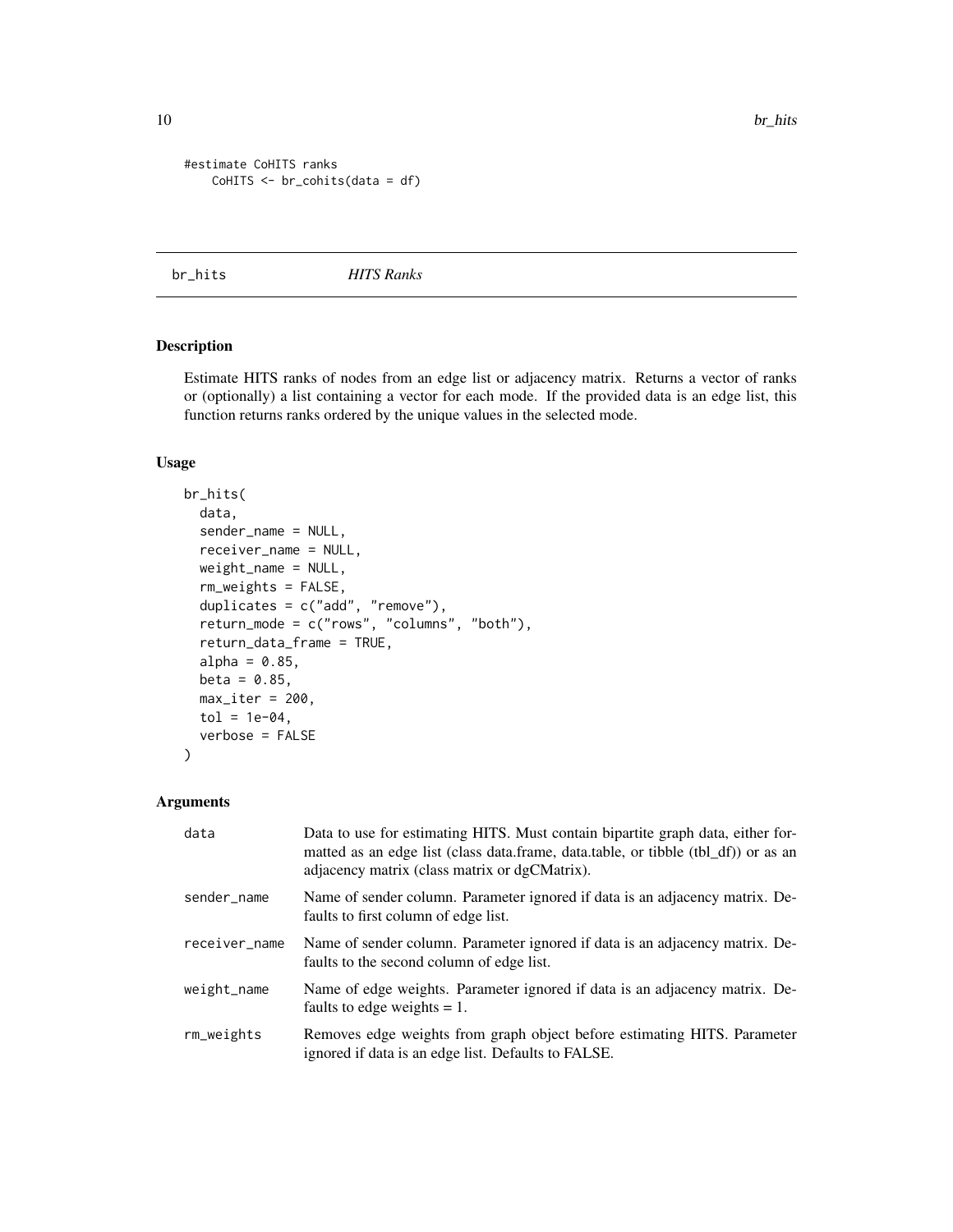#### $b$ r\_hits 11

| duplicates        | How to treat duplicate edges if any in data. Parameter ignored if data is an<br>adjacency matrix. If option "add" is selected, duplicated edges and correspond-<br>ing edge weights are collapsed via addition. Otherwise, duplicated edges are<br>removed and only the first instance of a duplicated edge is used. Defaults to<br>"add". |  |
|-------------------|--------------------------------------------------------------------------------------------------------------------------------------------------------------------------------------------------------------------------------------------------------------------------------------------------------------------------------------------|--|
| return_mode       | Mode for which to return HITS ranks. Defaults to "rows" (the first column of an<br>edge list).                                                                                                                                                                                                                                             |  |
| return_data_frame |                                                                                                                                                                                                                                                                                                                                            |  |
|                   | Return results as a data frame with node names in the first column and ranks in<br>the second column. If set to FALSE, the function just returns a named vector of<br>ranks. Defaults to TRUE.                                                                                                                                             |  |
| alpha             | Dampening factor for first mode of data. Defaults to 0.85.                                                                                                                                                                                                                                                                                 |  |
| beta              | Dampening factor for second mode of data. Defaults to 0.85.                                                                                                                                                                                                                                                                                |  |
| max_iter          | Maximum number of iterations to run before model fails to converge. Defaults<br>to 200.                                                                                                                                                                                                                                                    |  |
| tol               | Maximum tolerance of model convergence. Defaults to 1.0e-4.                                                                                                                                                                                                                                                                                |  |
| verbose           | Show the progress of this function. Defaults to FALSE.                                                                                                                                                                                                                                                                                     |  |

# Details

Although originally designed for estimating ranks in unipartite graphs, HITS (Hyperlink-Induced Topic Search) is also one of the earliest bipartite ranking algorithms. Created by Jon Kleinberg (2009) doi: [10.1145/324133.324140](https://doi.org/10.1145/324133.324140) as an alternative to PageRank, HITS takes better account of the topology of bipartite networks by iteratively ranking nodes according to their role as an "Authority" and as a "Hub". Nodes with authority have high indegree from high ranking hubs; high ranking hubs have high outdegree to nodes with high authority. This function provides a slightly expanded version of HITS that only interfaces with bipartite networks and that allows for weighted edges. In general, HITS ranks tend to be more sensitive to user query than PageRanks, but HITS is substantially less efficient in ranking large graphs. HITS is likely less preferable than the other bipartite ranking algorithms in most applications. There are a number of contexts where HITS performs poorly, such as in graphs with extreme outliers.

#### Value

A dataframe containing each node name and node rank. If return\_data\_frame changed to FALSE or input data is classed as an adjacency matrix, returns a vector of node ranks. Does not return node ranks for isolates.

#### References

Jon M. Kleinberg. "Authoritative sources in a hyperlinked environment". *J. ACM*, 46(5):604-632, September 1999.

```
#create edge list between patients and providers
   df <- data.table(
     patient_id = sample(x = 1:10000, size = 10000, replace = TRUE),
```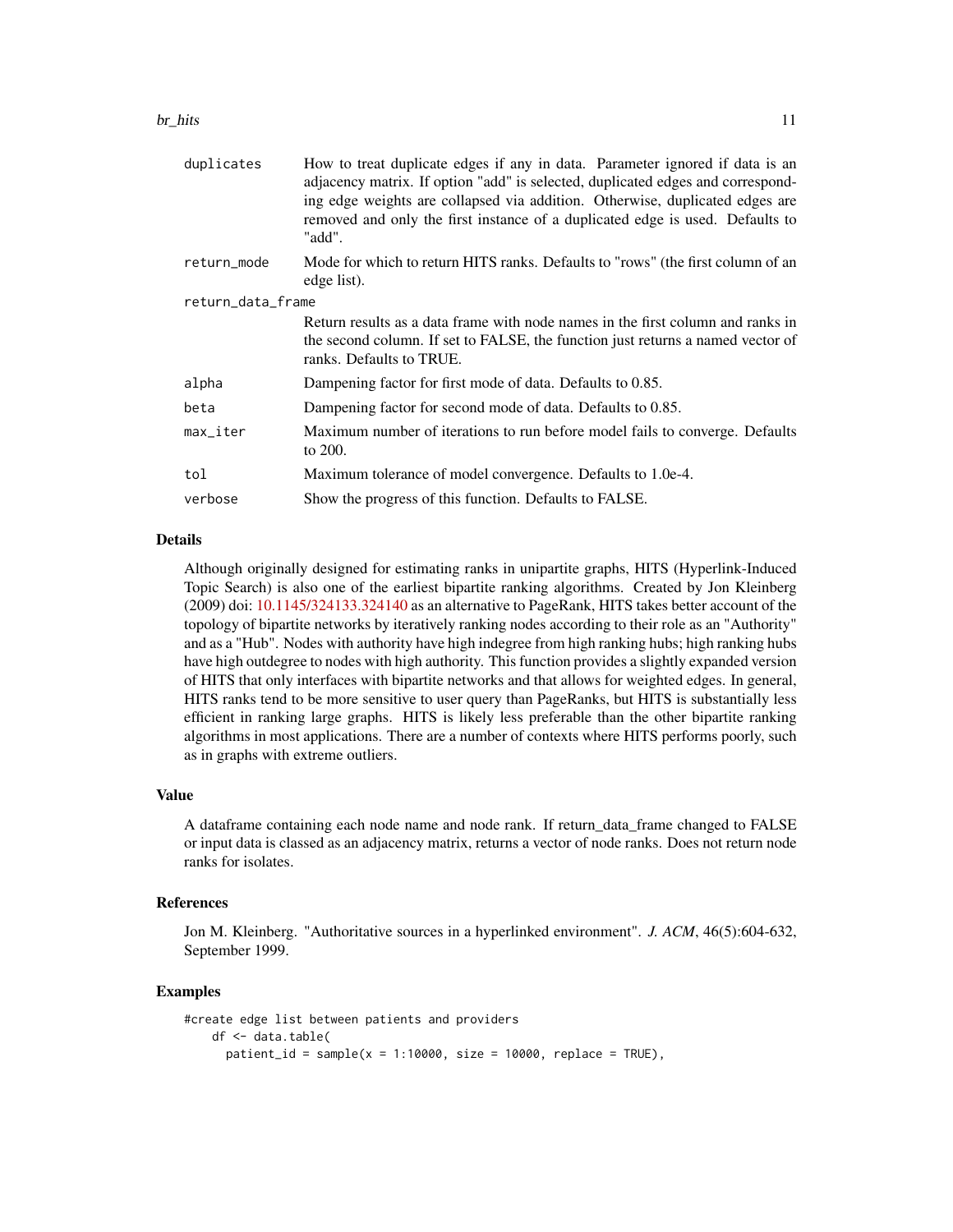<span id="page-11-0"></span>12 pagerank and the set of the set of the set of the set of the set of the set of the set of the set of the set of the set of the set of the set of the set of the set of the set of the set of the set of the set of the set

```
provider_id = sample(x = 1:5000, size = 10000, replace = TRUE)
   )
#estimate HITS ranks
   HITS <- br_hits(data = df)
```
pagerank *Estimate PageRank*

# Description

Estimate PageRank (centrality scores) of nodes from an edge list or adjacency matrix. If data is a bipartite graph, estimates PageRank based on a one-mode projection of the input. If the data is an edge list, returns ranks ordered by the unique values in the supplied edge list (first by unique senders, then by unique receivers).

# Usage

```
pagerank(
  data,
  is_bipartite = TRUE,
 project_mode = c("rows", "columns"),
  sender_name = NULL,
  receiver_name = NULL,
  weight_name = NULL,
  rm_weights = FALSE,
  duplicates = c("add", "remove"),
  return_data_frame = TRUE,
  alpha = 0.85,
  max\_iter = 200,
  tol = 1e-04,verbose = FALSE
)
```

| data          | Data to use for estimating PageRank. Can contain unipartite or bipartite graph<br>data, either formatted as an edge list (class data.frame, data.table, or tibble<br>$(tbl_d f)$ or as an adjacency matrix (class matrix or dgCMatrix). |
|---------------|-----------------------------------------------------------------------------------------------------------------------------------------------------------------------------------------------------------------------------------------|
| is_bipartite  | Indicate whether input data is bipartite (rather than unipartite/one-mode). De-<br>faults to TRUE.                                                                                                                                      |
| project_mode  | Mode for which to return PageRank estimates. Parameter ignored if is bipartite<br>$=$ FALSE. Defaults to "rows" (the first column of an edge list).                                                                                     |
| sender_name   | Name of sender column. Parameter ignored if data is an adjacency matrix. De-<br>faults to first column of edge list.                                                                                                                    |
| receiver_name | Name of sender column. Parameter ignored if data is an adjacency matrix. De-<br>faults to the second column of edge list.                                                                                                               |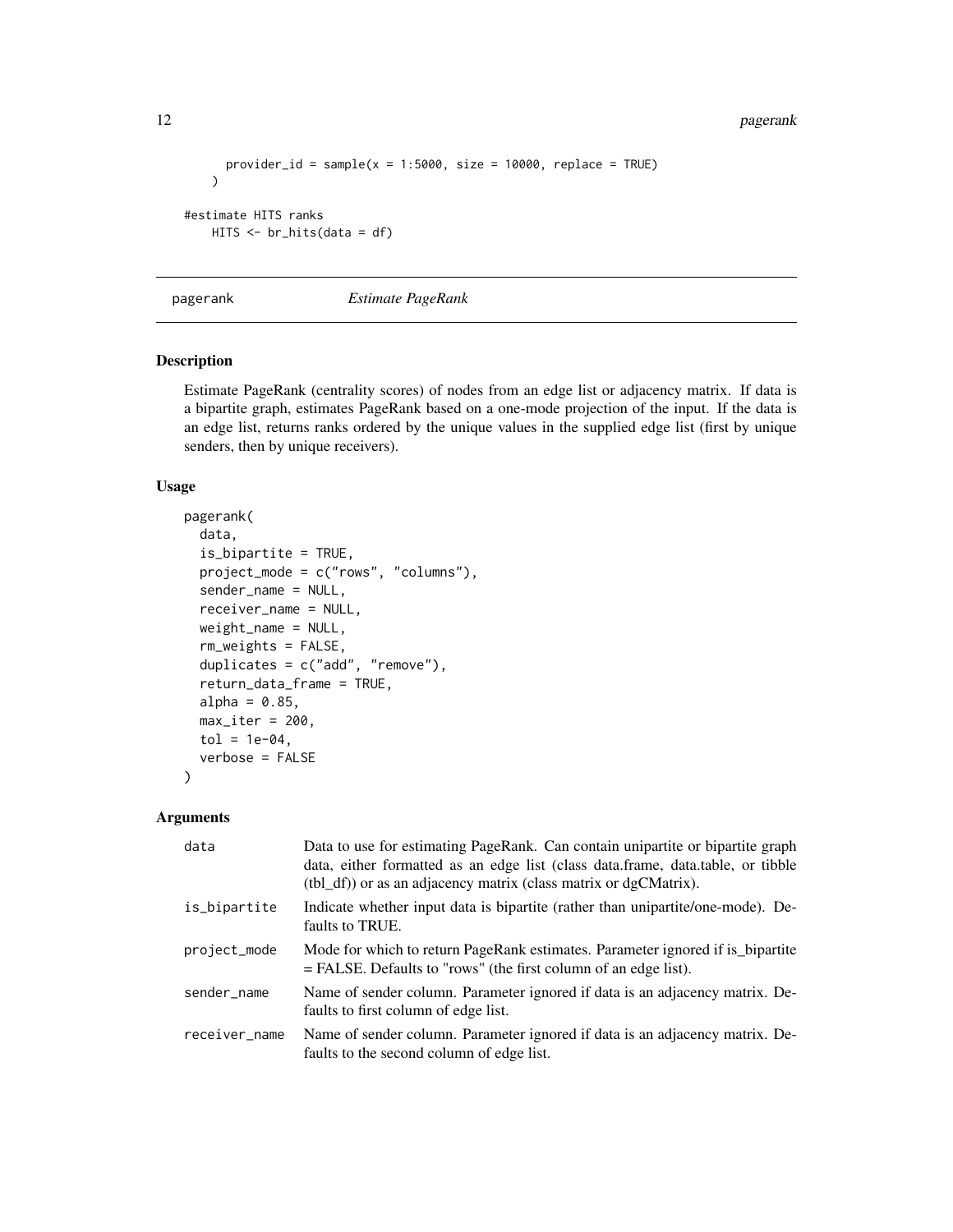#### pagerank 13

| weight_name            | Name of edge weights. Parameter ignored if data is an adjacency matrix. De-<br>faults to edge weights $= 1$ .                                                                                                                                                                                                                              |  |
|------------------------|--------------------------------------------------------------------------------------------------------------------------------------------------------------------------------------------------------------------------------------------------------------------------------------------------------------------------------------------|--|
| rm_weights             | Removes edge weights from graph object before estimating PageRank. Defaults<br>to FALSE.                                                                                                                                                                                                                                                   |  |
| duplicates             | How to treat duplicate edges if any in data. Parameter ignored if data is an<br>adjacency matrix. If option "add" is selected, duplicated edges and correspond-<br>ing edge weights are collapsed via addition. Otherwise, duplicated edges are<br>removed and only the first instance of a duplicated edge is used. Defaults to<br>"add". |  |
| return_data_frame      |                                                                                                                                                                                                                                                                                                                                            |  |
|                        | Return results as a data frame with node names in the first column and ranks in<br>the second column. If set to FALSE, the function just returns a named vector of<br>ranks. Defaults to TRUE.                                                                                                                                             |  |
| alpha                  | Dampening factor. Defaults to 0.85.                                                                                                                                                                                                                                                                                                        |  |
| $max$ <sub>Liter</sub> | Maximum number of iterations to run before model fails to converge. Defaults<br>to 200.                                                                                                                                                                                                                                                    |  |
| tol                    | Maximum tolerance of model convergence. Defaults to 1.0e-4.                                                                                                                                                                                                                                                                                |  |
| verbose                | Show the progress of this function. Defaults to FALSE.                                                                                                                                                                                                                                                                                     |  |

# Details

The default optional arguments are likely well-suited for most users. However, it is critical to change the is.bipartite function to FALSE when working with one mode data. In addition, when estimating PageRank in unipartite edge lists that contain nodes with outdegrees or indegrees equal to 0, it is recommended that users append self-ties to the edge list to ensure that the returned PageRank estimates are ordered intuitively.

#### Value

A dataframe containing each node name and node rank. If return\_data\_frame changed to FALSE or input data is classed as an adjacency matrix, returns a vector of node ranks. Does not return node ranks for isolates.

#### References

Lawrence Page, Sergey Brin, Rajeev Motwani, and Terry Winograd. "The pagerank citation ranking: Bringing order to the web". Technical report, Stanford InfoLab, 1999

```
#Prepare one-mode data
   df_one_mode <- data.frame(
     sender = sample(x = 1:10000, size = 10000, replace = TRUE),
     receiver = sample(x = 1:10000, size = 10000, replace = TRUE)\lambda#Add self-loops for all nodes
   unique_ids <- unique(c(df_one_mode$sender, df_one_mode$receiver))
```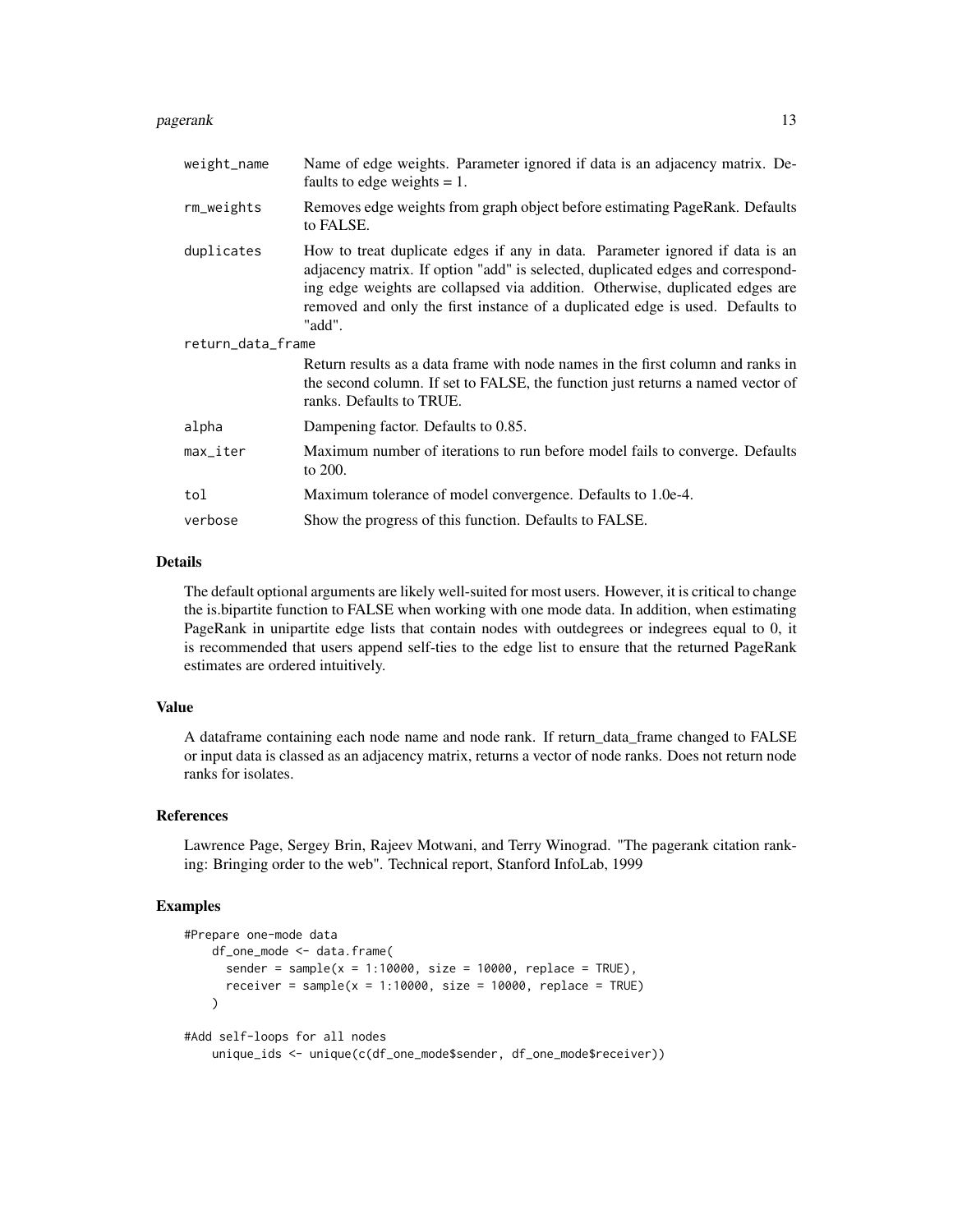```
df_one_mode <- rbind(df_one_mode, data.frame(sender = unique_ids,
    receiver = unique_ids))
#Estimate PageRank in one-mode data
   PageRank <- pagerank(data = df_one_mode, is_bipartite = FALSE)
#Estimate PageRank in two-mode data
   df_two_mode <- data.frame(
     patient_id = sample(x = 1:10000, size = 10000, replace = TRUE),
     provider_id = sample(x = 1:5000, size = 10000, replace = TRUE)
    \lambdaPageRank <- pagerank(data = df_two_mode)
```
project\_to\_one\_mode *Create a one-mode projection of a two mode graph*

#### Description

Create a one-mode projection of a two mode graph. Converts a rectangular matrix to a square one by taking the cross product of the input matrix. The edge weights in the resulting matrix are equal to the number of transitive ties of each node in the input matrix.

# Usage

```
project_to_one_mode(adj_mat, mode = c("rows", "columns"))
```
#### **Arguments**

| adi_mat | Sparse matrix of class dgCMatrix                |
|---------|-------------------------------------------------|
| mode    | Mode to return. Defaults to projecting by rows. |

# Value

A double or complex matrix, with appropriate dimnames taken from x and y.

```
#make matrix
  my_matrix <- sparseMatrix(i = c(1, 1, 2, 3, 4, 4, 5, 6, 7, 7),
      j = c(1, 2, 3, 4, 5, 6, 7, 8, 9, 10), x = 1)
#project to one mode
  project_to_one_mode(adj_mat = my_matrix, mode = "rows")
```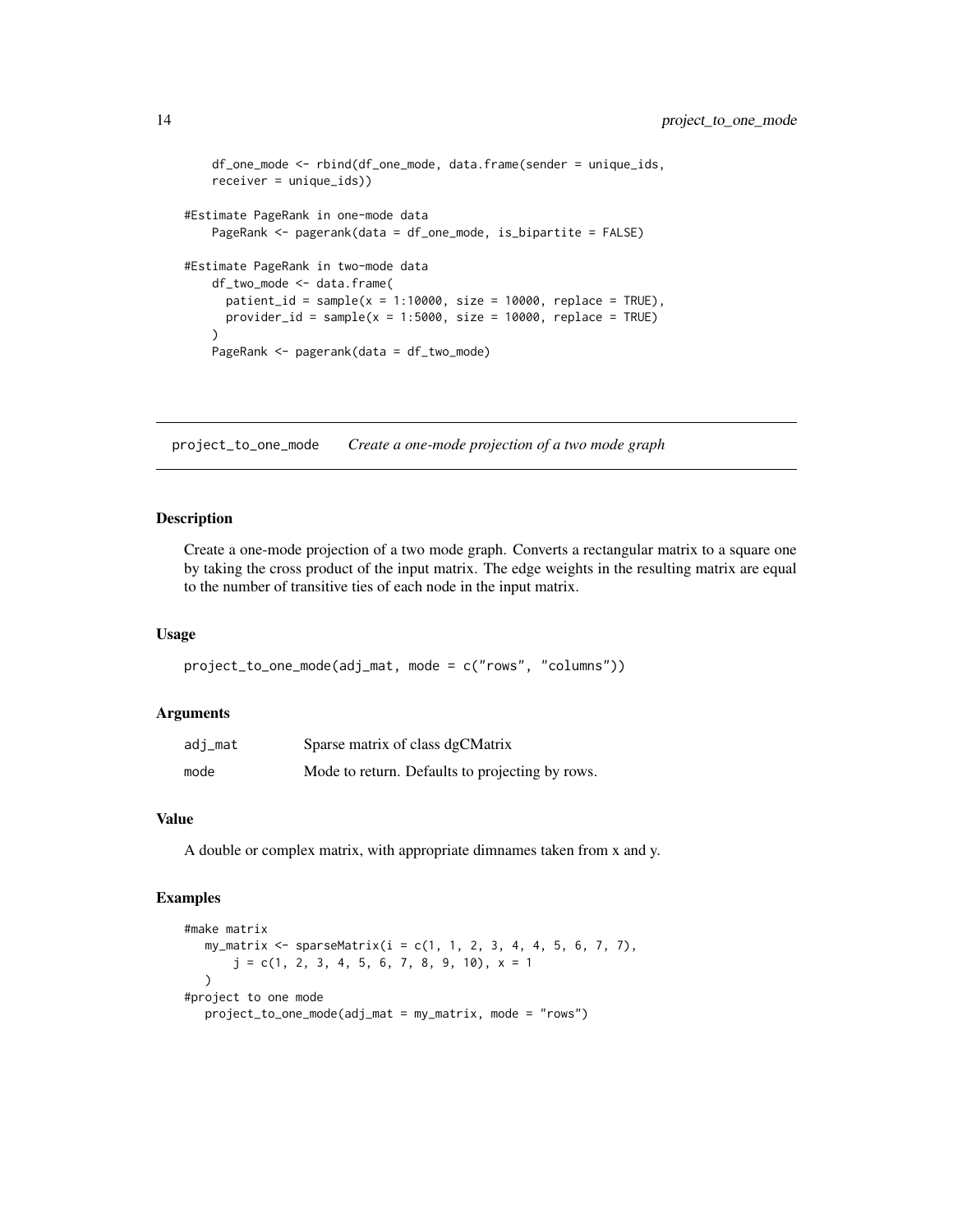<span id="page-14-0"></span>sparsematrix\_from\_edgelist

*Convert edge list to sparse matrix*

#### Description

Converts edge lists (class data.frame) to sparse matrices (class "dgCMatrix"). For unipartite edge lists that contain any nodes with outdegrees or indegrees equal to 0, it is recommended that users append self-ties to the edge list to ensure that the IDs of the rows and columns are ordered intuitively to the user.

#### Usage

```
sparsematrix_from_edgelist(
  data,
  sender_name = NULL,
  receiver_name = NULL,
  weight_name = NULL,
  duplicates = c("add", "remove"),
  is_bipartite = T
)
```
### Arguments

| data          | Edge list to convert to sparse matrix. Must be in edge list format and of class<br>data.frame, data.table, or tbl df.                                                                                                                                                                  |
|---------------|----------------------------------------------------------------------------------------------------------------------------------------------------------------------------------------------------------------------------------------------------------------------------------------|
| sender_name   | Name of sender column. Defaults to the first column of an edge list.                                                                                                                                                                                                                   |
| receiver_name | Name of sender column. Defaults to the second column of an edge list.                                                                                                                                                                                                                  |
| weight_name   | Name of edge weights. Defaults to edge weight $= 1$ .                                                                                                                                                                                                                                  |
| duplicates    | How to treat duplicate edges from edge list. If option "add" is selected, dupli-<br>cated edges and corresponding edge weights are collapsed via addition. Oth-<br>erwise, duplicated edges or removed and only the first instance of a duplicated<br>edge is used. Defaults to "add". |
| is_bipartite  | Indicate whether input data is bipartite (rather than unipartite/one-mode). De-<br>faults to TRUE.                                                                                                                                                                                     |

### Value

A sparse matrix of class dgCMatrix.

```
#make edge.list
  df <- data.frame(
    id1 = sample(x = 1:20, size = 100, replace = TRUE),
    id2 = sample(x = 1:10, size = 100, replace = TRUE),
```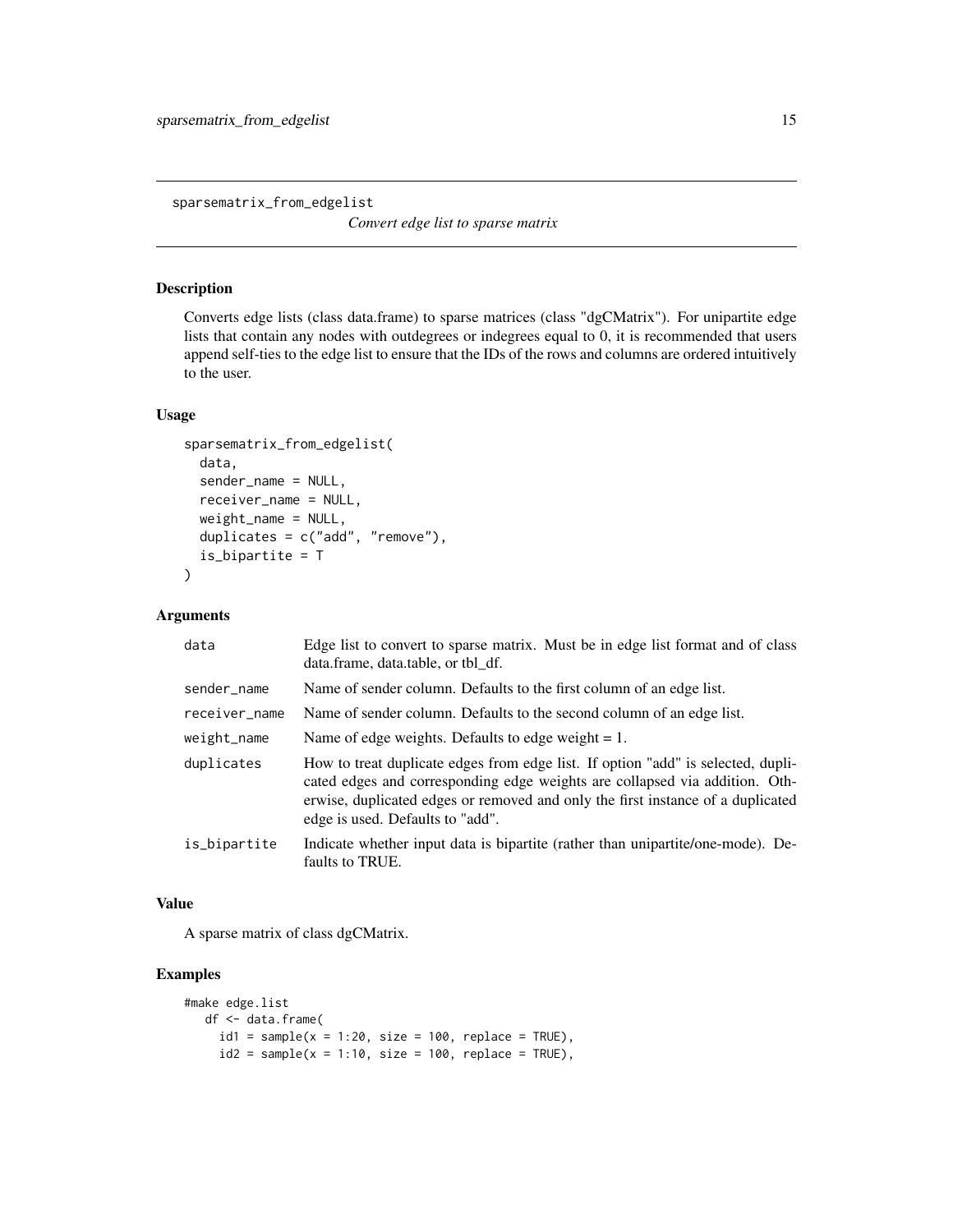```
weight = sample(x = 1:10, size = 100, replace = TRUE)
   \lambda#convert to sparsematrix
   sparsematrix_from_edgelist(data = df)
```
# sparsematrix\_from\_matrix

*Convert matrix to sparse matrix*

# Description

Converts adjacency matrices (class "matrix") to a sparse matrices (class "dgCMatrix").

# Usage

```
sparsematrix_from_matrix(adj_mat)
```
### Arguments

adj\_mat Adjacency matrix.

# Value

A sparse matrix of class dgCMatrix.

# Examples

```
#make matrix
  my_matrix <- rep(0, 100)
  my_matrix[c(1, 11, 22, 33, 44, 54, 65, 76, 87, 97)] <- 1
  my_matrix <- matrix(data = my_matrix, nrow = 10, ncol = 10)
#convert to sparsematrix
  sparsematrix_from_matrix(adj_mat = my_matrix)
```
sparsematrix\_rm\_weights

```
Remove sparse matrix edge weights
```
# Description

Removes edge weights from sparse matrices.

#### Usage

sparsematrix\_rm\_weights(adj\_mat)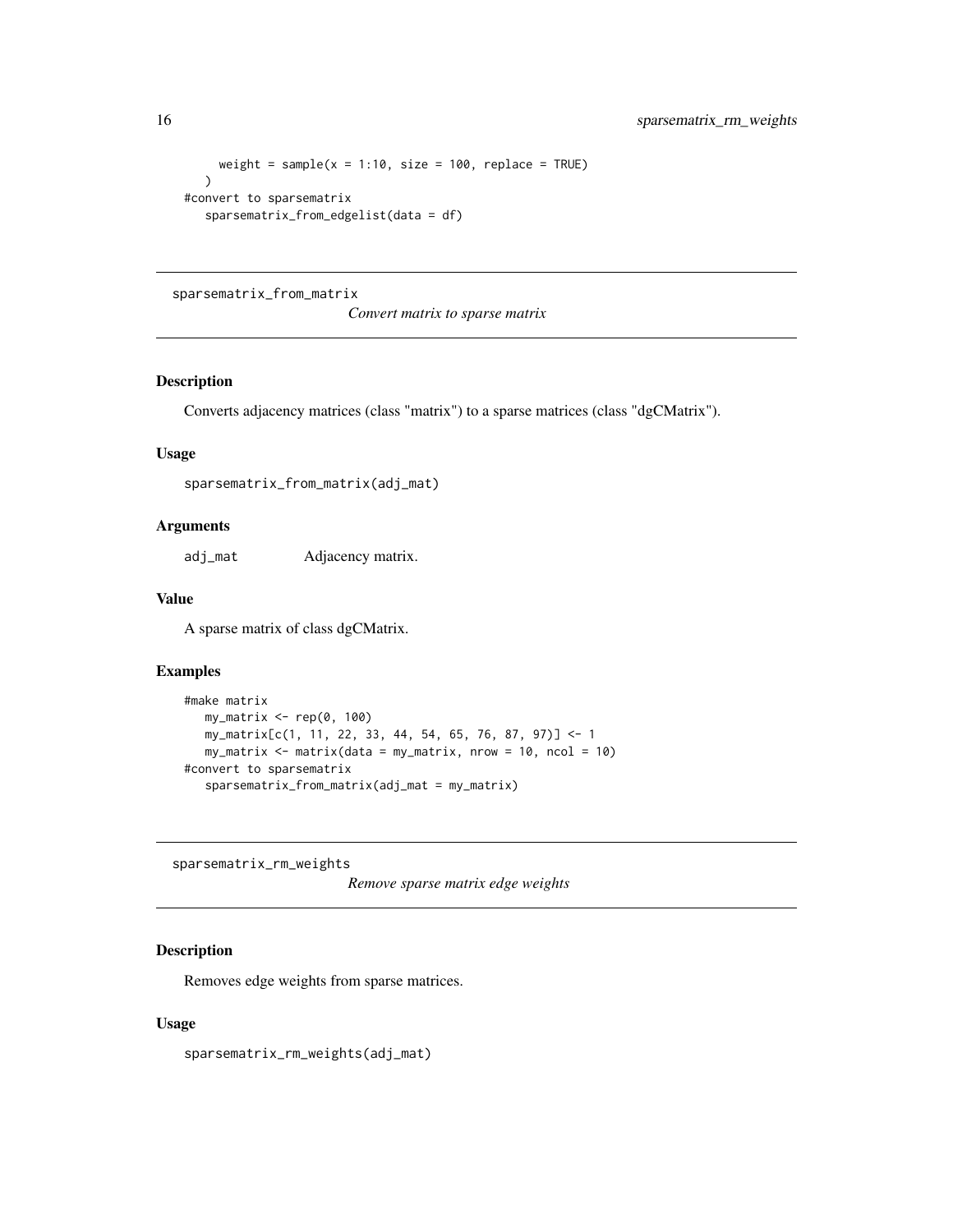# Arguments

adj\_mat Sparse matrix of class dgCMatrix

# Value

A sparse matrix of class dgCMatrix.

```
#make matrix
  my_matrix <- sparseMatrix(
       i = c(1, 1, 2, 3, 4, 4, 5, 6, 7, 7),j = c(1, 2, 3, 4, 5, 6, 7, 8, 9, 10),
      x = c(1, 1, 3, 1, 2, 1, 1, 1, 2, 1))
#remove weights
  sparsematrix_rm_weights(my_matrix)
```